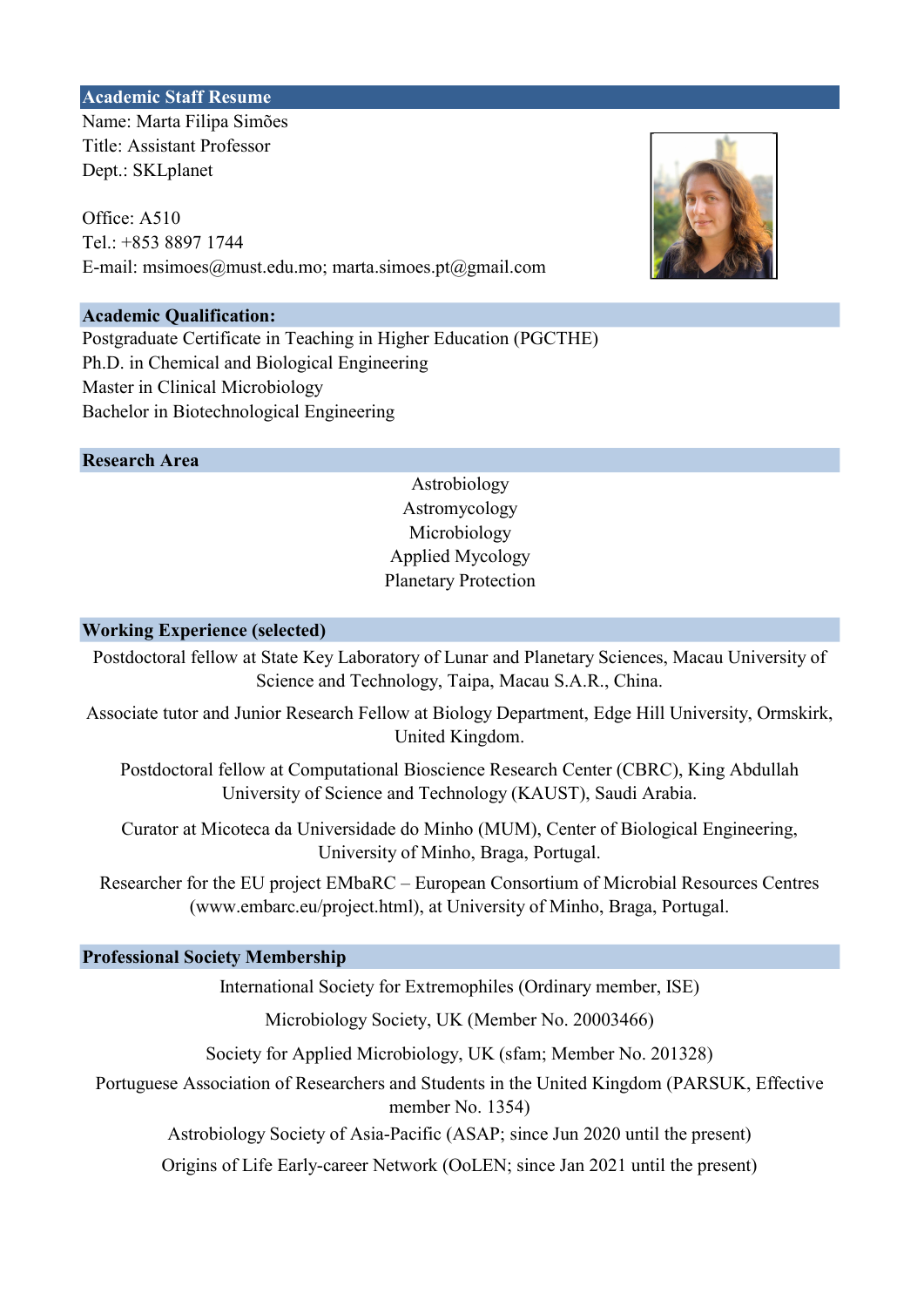Macao Association for Scientific Cooperation between China and Portuguese Speaking Countries (ASCMAC; since April 2021 until the present)

# Academic Publication

### Journal Articles (selected):

Zhang, H., Simões, M.F. (2021). Species Recognition of Aspergillus Conidia Using Convolutional Neural Networks in Scanning Electron Microscopy Imagery. International Journal of Pharma Medicine and Biological Sciences (accepted in doi: 10.18178/ijpmbs).

Méndez, A., Rivera-Valentín, E.G., Schulze-Makuch, D., Filiberto, J., Ramírez, R., Wood, T.E., Dávila, A., McKay, C., Ceballos, K.O., JusinoMaldonado, M., Torres-Santiago, N., Heller, R., Byrne, P., Malaska, M.J., Nathan, E., Simões, M.F., Antunes, A., Martínez-Frías, J., Carone, L., Izenberg, N.R., Atri, D., Chitty, H.I.C., Nowajewski-Barra, P., Rivera-Hernández, F., Brown, C., Lynch, K., Catling, D., Zuluaga, J.I., Salazar, J.F.,

Chen, H., González, G., Jagadeesh, M.K., Haqq-Misra, J. (2021). Habitability Models for Planetary Sciences. Astrobiology, 21, 8. DOI: 10.1089/ast.2020.2342.

Simões, M.F.\* & Antunes, A. (2021). Microbial pathogenicity in space. Pathogens, 10(4): 450, doi: 10.3390/pathogens10040450.

Simões, M.F.\*, Ottoni, C.A., & Antunes, A. (2020). Mycogenic metal nanoparticles for the treatment of mycobacteriosis. Antibiotics, 9(9): 569; doi.org/10.3390/antibiotics9090569.

Simões, M.F.\*, Ottoni, C.A., & Antunes, A. (2020). Biogenic metal nanoparticles: a new approach to detect life on Mars? Life, 10(3), 28; doi:10.3390/life10030028

DasSarma, P., Antunes A., Simões, M.F., & DasSarma, S. (2020) Earth's Stratosphere and Microbial Life. Current Issues in Molecular Biology, 38:197-244, doi: 10.21775/cimb.038.197.

Rodriguez, R., Santos, C., Simões, M.F., Soares, C., Santos, C., & Lima, N. (2019). Polyphasic, including MALDI-TOF MS, evaluation of freeze-drying long-term preservation on Aspergillus (section Nigri) strains. Microorganisms, 7(291): 1-17, doi:10.3390/microorganisms7090291.

Broomfield, A., & Simões, M.F. (2019). *Penicillium* spp. strains as a possible weapon to fight microbial infections. Access Microbiology, 1(1A), doi:10.1099/acmi.ac2019.po0249

Simões, M.F., Maiorano, A.E., Santos, J.G., Peixoto, L., Souza, R.F.B., Neto, A.O., Brito, A.G., & Ottoni, C.A. (2019). Microbial fuel cell-induced production of fungal laccase to degrade the anthraquinone dye remazol brilliant blue R. Environmental Chemistry Letters, 17(3): 1413–1420, doi.org/10.1007/s10311-019-00876-y.

Ottoni, C.A., Simões, M.F., Santos, J.G., Peixoto, L., Martins, C.R., Silva, B.P., Neto, A.O., Brito, A.G., & Maiorano, A.E., (2018). Application of microbial fuel cell technology for vinasse treatment and bioelectricity generation. Biotechnology Letters, doi:10.1007/s10529-018-2624-2.

More details in: → https://scholar.google.co.uk/citations?user=sm5g6nsAAAAJ&hl=en&oi=sra;  $\rightarrow$ https://orcid.org/0000-0002-8767-9487;  $\rightarrow$  www.researchgate.net/profile/Marta Simes; →www.linkedin.com/in/martafilipasimoes

### Books & Book Chapters: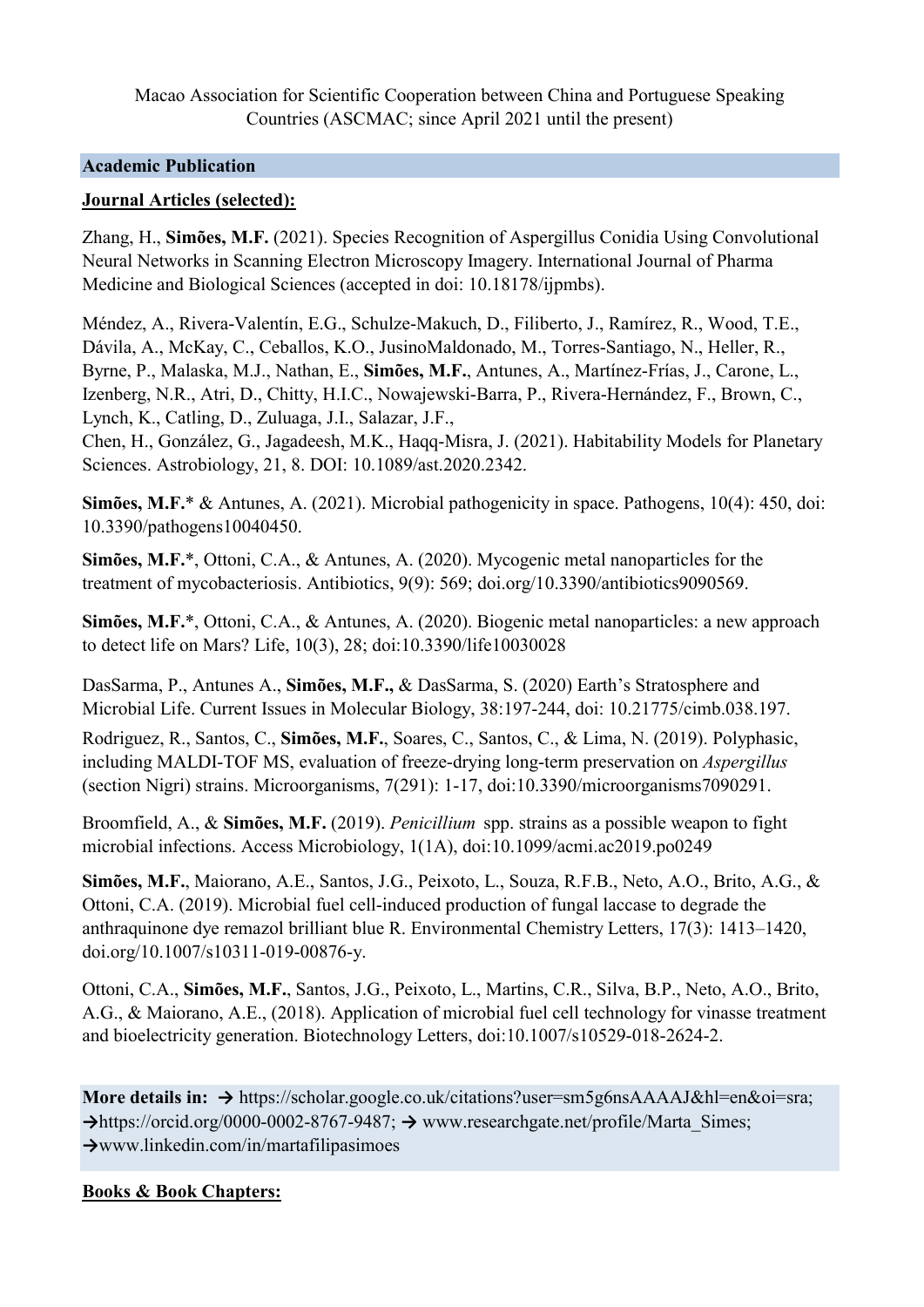Ottoni, C., Simões, M. F., Santos, J.G., Peixoto, L., Souza, R., Neto, F.B., Almir O., Brito, A.G., Maiorano, A.E. (2018). Biotratamento de vinhaça sintética e geração de eletricidade utilizando uma célula a combustível microbiana. In: Alberdan Silva Santos, Avanços Científicos e Tecnológicos em Bioprocessos, Ponta Grossa: Athena Editora, pp. 163-171. (ISBN: 978-85-85107-47-5).

Antunes, A., Simões, M.F., Crespo-Medina, M., Vetriani, C. & Shimane, Y. (2016). Salinisphaerea , In: Whitman, William (ed). Bergey's Manual of Systematics of Archaea and Bacteria. John Wiley & Sons. (ISBN 9781118960608).

Antunes, A., Simões, M.F., Grötzinger, S. W., Eppinger, J., Bragança, J. & Bajic, V. B. (2016). Bioprospecting Archaea: focus on extreme halophiles, In: Bioprospecting. Springer: Berlin, pp. 81- 112. (ISBN: 978-3-319-47933-0 (Print) 978-3-319-47935-4 (Online)).

Simões, M.F., Pereira, L., Santos, C. & Lima, N. (2013). Chapter 5, Polyphasic identification and preservation of fungal diversity: concepts and applications. In: Springer. (Org.). Management of Microbial Resources in the Environment. Management of Microbial Resources in the Environment. (Malik, A., Grohmann, E. & Alves, M. Eds.), Springer, The Netherlands, pp. 91-117. (ISBN 978-94- 007-5930-5).

# Posters presented in international conferences (selected):

Simões, M.F., Ottoni, C.A. & Antunes, Quinto Congreso Internacional de Astrobiología (V CIAB), A. (2020). Biogenic Metal Nanoparticles as Potential Alternative Biosignatures. organised by Universidad del Atlántico and Instituto de Astrobiología de Colombia, 11-14 November.

Simões, M.F., Rocha, H., da Moura, A. & Antunes, A. (2019). Fungal diversity in the salterns of the islands of Maio, Boavista and Sal (Cabo Verde). Congress of Microbiology and Biotechnology' 19 – Microbiotec'19, 5-7 December, Coimbra, Portugal.

McCulloch, B., Rocha, H., Loftus, P., Kelbrick, M., Simões, M.F., da Moura, A. & Antunes, A. (2019). Genomic-based exploration of novel microbial isolates from hypersaline locations in Cabo Verde. Congress of Microbiology and Biotechnology' 19 – Microbiotec'19, 5-7 December, Coimbra, Portugal.

da Moura, A., McCulloch, B., Rowson, J., Rocha, H., Simões, M.F. & Antunes, A. (2019). Cabo Verde hypersaline environments: analysis, survey and exploration (the CHASE project). Congress of Microbiology and Biotechnology' 19 – Microbiotec'19, 5-7 December, Coimbra, Portugal.

Dias, T. & Simões, M.F. (2019). Isolation and Antibacterial analysis of Filamentous Fungi from Roudsea Wood and Mosses National Nature Reserve. 8th Congress of European Microbiologists - FEMS 2019. July 7-11, Glasgow, Scotland.

Simões, M.F. (2019). Active engagement through quiz activity in Higher Education classes. 2019 SOLSTICE eLearning and CLT Conference. June 5-6, Edge Hill University, Ormskirk, UK.

McCulloch, B., Rowson, J., da Moura, A., Rocha, H., Simões, M.F. & Antunes, A. (2019). Metabolic Profiling and Environmental Characterisation of Salterns in the Islands of Cabo Verde. Microbiology Society Annual Conference 2019. April 8–11, ICC Belfast, UK.

Panitz, C., Beblo-Vranesevic, Cortesão, M, Raboow, E., Moeller, R. & the ICEXPOSE Research Team (2018). Ice Exposure of Microorganisms. EANA 2018, 18th European Astrobiology Network Association Conference. September 24-28, Berlin, Germany.